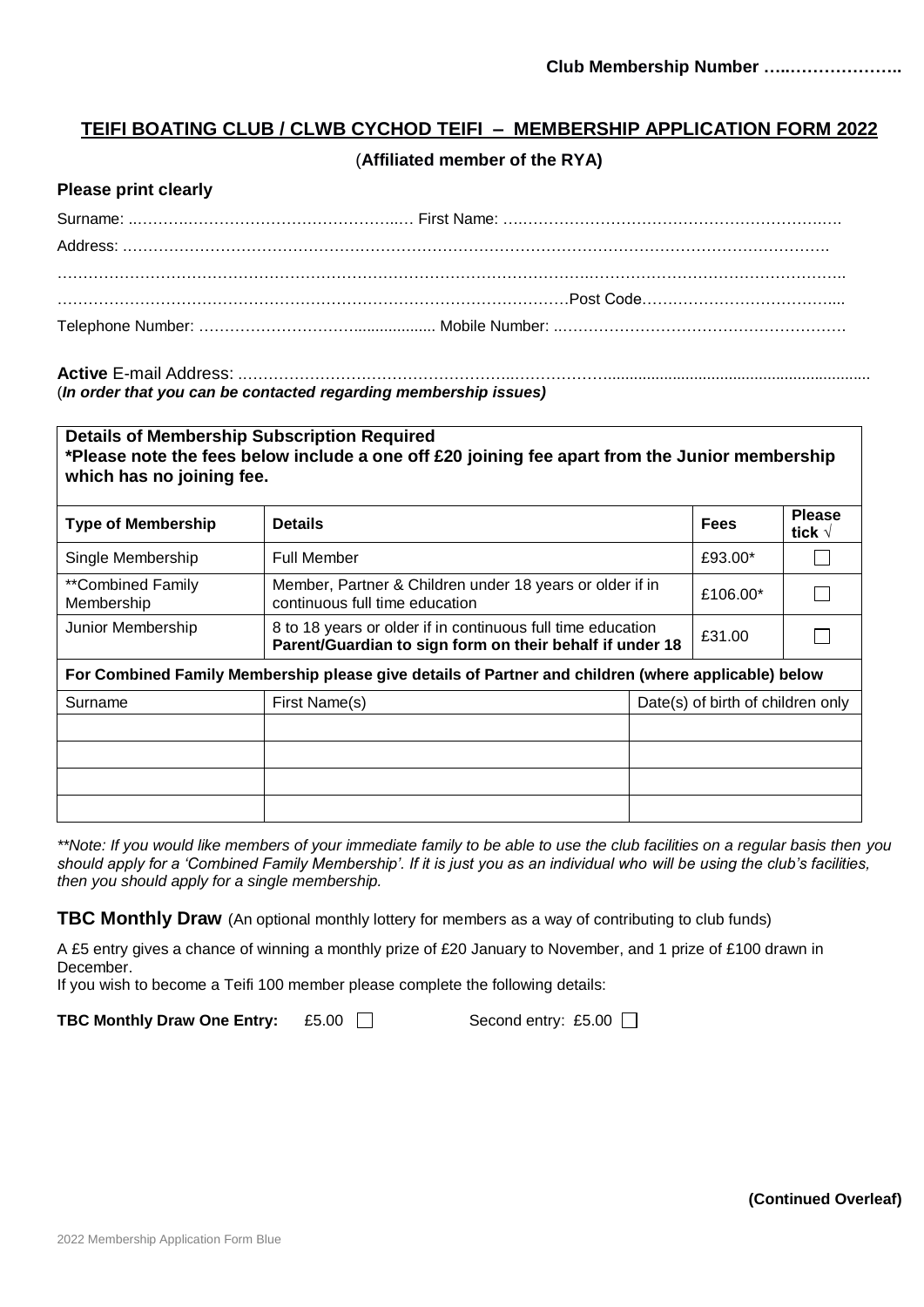| Please Enter Full Details Of ALLTHE Boats (including tenders / canoes) You Wish to Use On |  |  |  |
|-------------------------------------------------------------------------------------------|--|--|--|
| Club Premises, (either stored in the yard or just launching from the slipway)             |  |  |  |

A Boat Yard Contract will be required should you wish to store your boat in the club's boatyard – please complete a separate boat contract form. Should you require a boat space in the boat yard, this is subject to space availability and you should enquire before applying.

| <b>Boat Name</b> | <b>Boat Type / description</b> | Sail or<br><b>Power</b> | Length<br>in Feet | <b>Boat In</b><br>Yard Y/N |
|------------------|--------------------------------|-------------------------|-------------------|----------------------------|
|                  |                                |                         |                   |                            |
|                  |                                |                         |                   |                            |
|                  |                                |                         |                   |                            |
|                  |                                |                         |                   |                            |
|                  |                                |                         |                   |                            |

**Club rule 9.2 requires clear identification of vessels and trailers when parked in the boatyard. The above list will be used to check on the eligibility of your boat(s) to use the boatyard / slipway, so please complete fully!**

**No Boats or Trailers are allowed to be kept on the Yard unless a Boat Contract Form has been submitted and approved by the Committee** 

| All Members boats which use the Club slipway/boat yard must be covered by third party |  |  |  |  |
|---------------------------------------------------------------------------------------|--|--|--|--|
| insurance of at least £2,000,000. Please provide details of your insurance policy.    |  |  |  |  |
|                                                                                       |  |  |  |  |

| Name of Insurance<br>Company | <b>Policy Number</b> |  |
|------------------------------|----------------------|--|
|------------------------------|----------------------|--|

**Your membership can not be accepted until you have provided insurance details for any vessel (excluding kayaks / canoes) that you intend to use from the clubs premises.**

**After completing, signing and dating this form, please return it with your cheque for the appropriate fees to:**

The Honorary Membership Secretary, The Teifi Boating Club, The Patch, Gwbert on Sea, Cardigan, Ceredigion, SA43 1PP

| <b>FEES ENCLOSED:</b> | Membership £     |                                                            |
|-----------------------|------------------|------------------------------------------------------------|
|                       | Teifi 100 Club £ |                                                            |
|                       |                  | <b>Boat Yard</b> £ (From Boat Contract form if applicable) |
|                       | Any Debts £      |                                                            |
|                       | <b>TOTAL:</b> £  |                                                            |
|                       |                  |                                                            |

I enclose cash or cheque for total amount of £…….……....... (Cheques made payable to: Teifi Boating Club)

Payment by BACS is possible by arrangement - once your application has been approved. Please DO NOT submit a bacs payment until you have received this approval and a bacs reference.

**By signing this form you agree to be bound by the Constitution, rules and bylaws of the Teifi Boating Club**

Signed:…………………………………………………………Date:………………………………………

Please complete page 3 Data Protection Information before returning your form